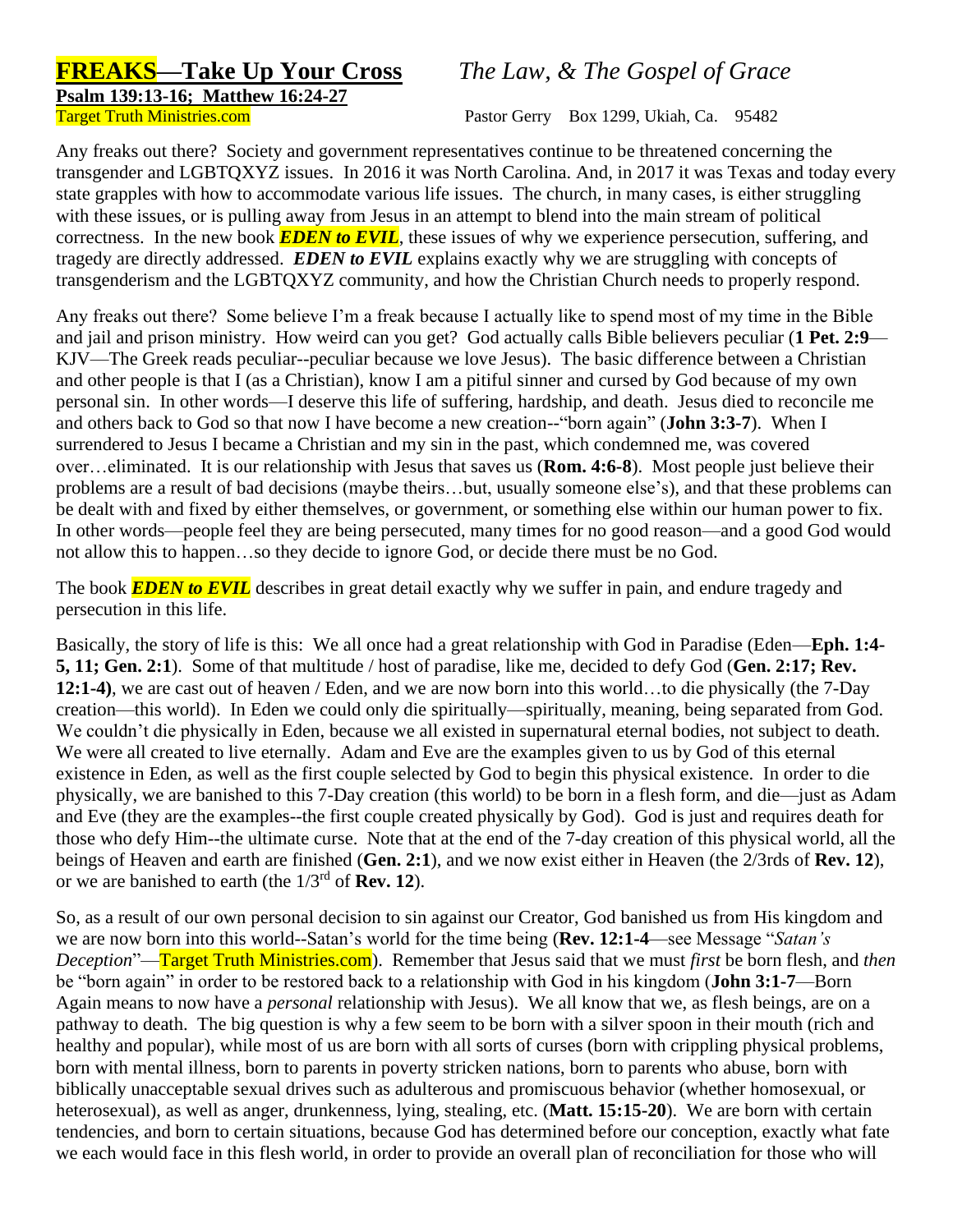put their trust in Jesus and be saved (**Gen. 3:16-19; Rom. 8:28--**all things work together). Let's be honest, even rich kids face failure and depression—they can just hide it better behind the wheel of that Lamborghini they are driving on their way to Las Vegas.

In other words, God has planned it all from the beginning (**Psalm 139:13-16**). We are all born cursed with a variety of problems—including the fact that we are slowly dying. God, our Creator, has determined (based upon our sinful action in Eden), just what combo of curses each of us would be born with—with the intention that all of this will work to bring salvation (**Rom. 8:28**), to all those who showed shame in Eden (**Gen. 3:6-8** they showed shame, and hid). Some at the creation remained true to God (2/3rds- **Rev. 12:1-2**), and they remain in Paradise with Him. Some in Eden did not show shame for their sin. Satan is that example, as he continued to defy God, and showed contempt, just as many in Eden did (**Ezek. 31; Isa. 14:12-20**). Some of us in this life of flesh will be saved, and some will not. No one, except God, knows who is who.

The curses we each are born with are no indication of whether we will be saved or not. Just because a person is born into the Islamic part of the world, and never heard about Jesus being fully God, and being the suffering servant—the Savior—(in other words they never heard the Gospel message of Jesus -**Isa. 53**), does not mean that they cannot be saved. God has provided for all circumstances, and He has foreordained the millennium (**Rev. 20**), for the purpose of possibly saving those "missed" in this world of Satan's domain (see Study on *Millennium*, and/or the book "*Revelation, Apostasy, End Times, & This Generation*"—Target Truth Ministries.com). God has always provided His plan to the generations of mankind. Man is the problem—we continually drop the ball. The curses each of us suffer with will all work together eventually to bring salvation to those God has chosen (chosen based upon our actions in Eden—shame [like Adam and Eve], or contempt [like Satan]).

Do you remember the reason Jesus gave for the man being born blind from birth (**John 9:1-3**)? Remember, all things work together (**Rom. 8:28**).

Nowhere in Scripture does it say that Christians have it all together, and that the members of a church are all "good" people, and that "bad" people could never be part of a church. If anything, church members know and understand that the opposite is true—church members understand that we have sinned, and have been cursed with all sorts of ills. We are all freaks. Some of us are in the majority when it comes to the world's definition of freakish behavior, and some of us are in the minority. We, as Christians, who love Jesus are on the path to perfection…but we will not be totally perfected until we leave this physical life. We are a new creation in Christ, and on a path of becoming righteous, but are not yet totally perfected in this flesh existence (**Philip. 3:12-14, 20-21; 2 Corin. 4:16**). A good example of this today is found with the social issue of sexuality. Heterosexuals are in the majority of the population, and homosexuals are the minority, but *all* are subject to adultery and fornication (sex outside marriage between one man and one woman—we *all* are sinners—all freaks—**Matt. 5:27-28; Rom. 3:10-12, 23**). In Jesus' time the "untouchables" and "outcasts" were those with diseases (like leprosy), or those cursed with homosexual attraction. They were shunned and forced to live separate lives (discriminated against—**Numb. 5:1-4**—not their choosing). Jesus tells us He is the Creator (**Col. 1:15-17**), and He formed us exactly in a certain specific way for His purposes (**Psalm 139:13-16**), and He loves us all (**John 3:16-17**). We are actually all "untouchables," "outcasts," freaks, and sinners…estranged from God—born into this world with certain curses, for the purpose of being eventually reconciled—*or not* (**Rom. 5:10-11; John 3:18; 2 Corin. 5:17-20**). Christians understand the "Good News," which is that Jesus has overcome the world (**John 16:33; Luke 5:12-16**—we are cleansed by Jesus), and all those who trust in Jesus' and God's ways will enjoy a renewed life in this world (have peace of mind), and an eternal life restored and reconciled back to God and His kingdom.

So, if we are all cursed, why do some curses (leprosy and homosexual attraction), seem more evil than others? The Satan of Eden is with us in this age now. Satan wants to pit all of us freaks against each other, by having the freaks in the majority (the "normal" sins), pick on the freaks in the minority (like the sin of homosexual activity). We are all freaks in this world—all sinners expelled from God's presence in Paradise—all in need of someone to save us—Jesus. In other words, we are all in the same boat (earth), and Jesus tells us that we would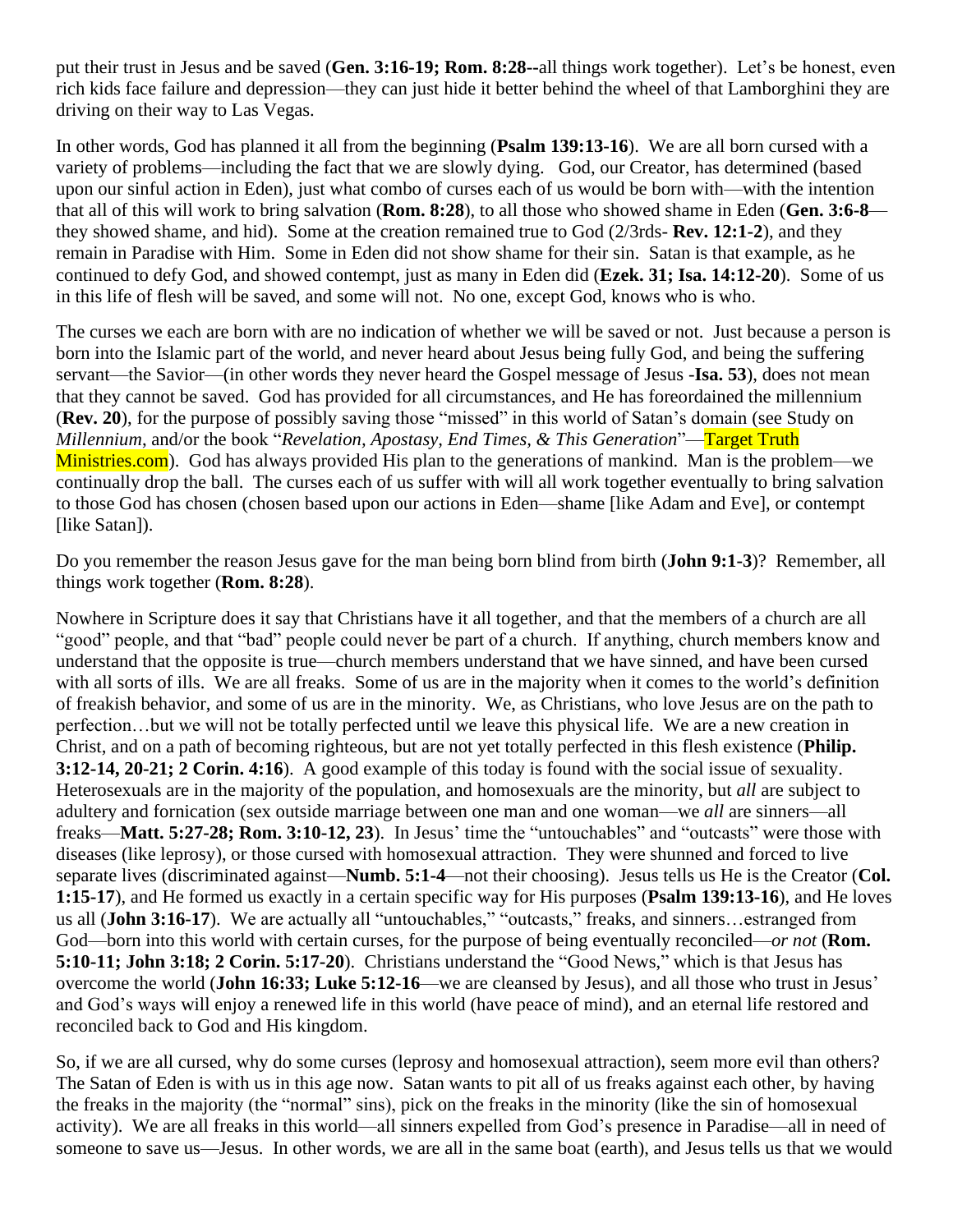all be better off if we rowed together, instead of fighting each other (**Matt. 5:43-47**). Unfortunately, we will never all row together in this fallen world (this world is Satan's domain for the time being). But, for those of us (Christians), who trust in Jesus as fully God, we must look for those who will row with us, regardless of what freakish image they may have. In other words, those who are law abiding and those who have spent time in jail can work together for Christ--as long as we both avoid sin from now on. Whether heterosexual and homosexual, we can work together for Christ, as long as we both avoid adultery, fornication, etc., follow God's law, and change (repent—**Rom. 12:1-2**). The issue is not the person…the issue is our actions. Some see the truth, but many are *willingly ignorant*—*deliberately* overlook, or *deliberately* forget (**2 Pet. 3:5-9 KJV**). Many will deliberately ignore the Word of God—they could care less.

God has provided the rule book—God's way to victory. The Word of God includes both the law, as well as the gospel of grace. I know that many people only want to focus on the mercy and grace part of God's Word (the victory in Jesus). But, the laws (rules), are essential to grace and mercy—they are *both* necessary for our understanding of God's ways.

**The law** says people need to work, and live a certain way, and follow God's ways. Everyone (even pastors), would rather just love people, and not have to admonish them for offending God's law. But, we must admonish people if we really love them, because their eternal life is in the balance. It is easy to "help" the poor by supporting government efforts to eliminate poverty. The government is not concerned with judging your lifestyle or your eternal destiny…just in feeding you, and finding a drug to heal you, and a roof to house you. You're still going to die, but somehow we seem to ignore that small detail—that there is an eternity beyond this flesh existence.

The government message is to use "clean" needles (we'll even make em free), engage in "protected" sex (we'll even make em free), and you have a "right" to taxpayer's money as aid for food, housing, legal aid, dental care, transportation, medical care, education, etc.,—no stigma—it is an "entitlement"—no real requirement to actually work for any of these things. It's all free to you—you're right as a citizen. Of course, things may be free to some, but we all know that someone else is paying. God's law however, says that each person is personally responsible for themselves, and we should not burden another unless absolutely necessary (**Prov. 10:4-5**). We are all born into a cursed world, and even work itself is a curse—yes (**Gen. 3:16-19**). Jesus tells us to follow God's ways—to love God with all our heart, soul, strength, and mind (**Luke 10:27**). We can ignore God's ways—God's laws (**Rom.7:7-12**), but we will perish.

**The gospel** says that you need to have faith in Jesus as fully God—no other way (**John 14:6; Acts 4:12**). This message of Jesus "only" is offensive to most of the world. It is a message of love in that it tells people that heaven is available. The entry to heaven is free…the price has already been paid by Jesus (grace—**Eph. 1:8-9**), and we only need to trust in Him. But, at the same time, the gospel reminds us that "other ways" are lies, and this offends people who think Jesus wants us to be tolerant. Jesus is not tolerant of sin and false gods. Jesus came to divide (**Luke 12:51-53**). God is patient—longsuffering, while waiting for us to *change* (repent). Jesus loves us and died for us—in order that those who love Jesus and trust in Him will "make it."

*Both* the **law** and the **gospel** are needed for us to understand God's Word. As stated by Tullian Tchividjian: "*The law is God's first Word to us, while the gospel is God's final Word to us. The law is God's Word of demand. The gospel is God's Word of deliverance. The law forces us to face our sin, while the gospel forgives us our sin. The law accuses us, while the gospel acquits us. The law exposes sin, while the gospel exonerates sin. The law may curtail bad behavior, but only the gospel of grace can transform the heart and mind.*"

Ironically, by not delivering the laws message, we actually diminish the need for the gospel and grace. Only when we see that the way of God's law is *absolutely inflexible*, will we see that God's grace is *absolutely indispensable*. God's law reveals our sinful behavior, while God's gospel reveals our deliverer--Jesus. We are in constant need of both—God's law in the Bible (**Ex. 20; Mark 12:28-31**), and God's grace through Jesus' sacrifice (**Matt. 5:17; Col. 1:19-23**).